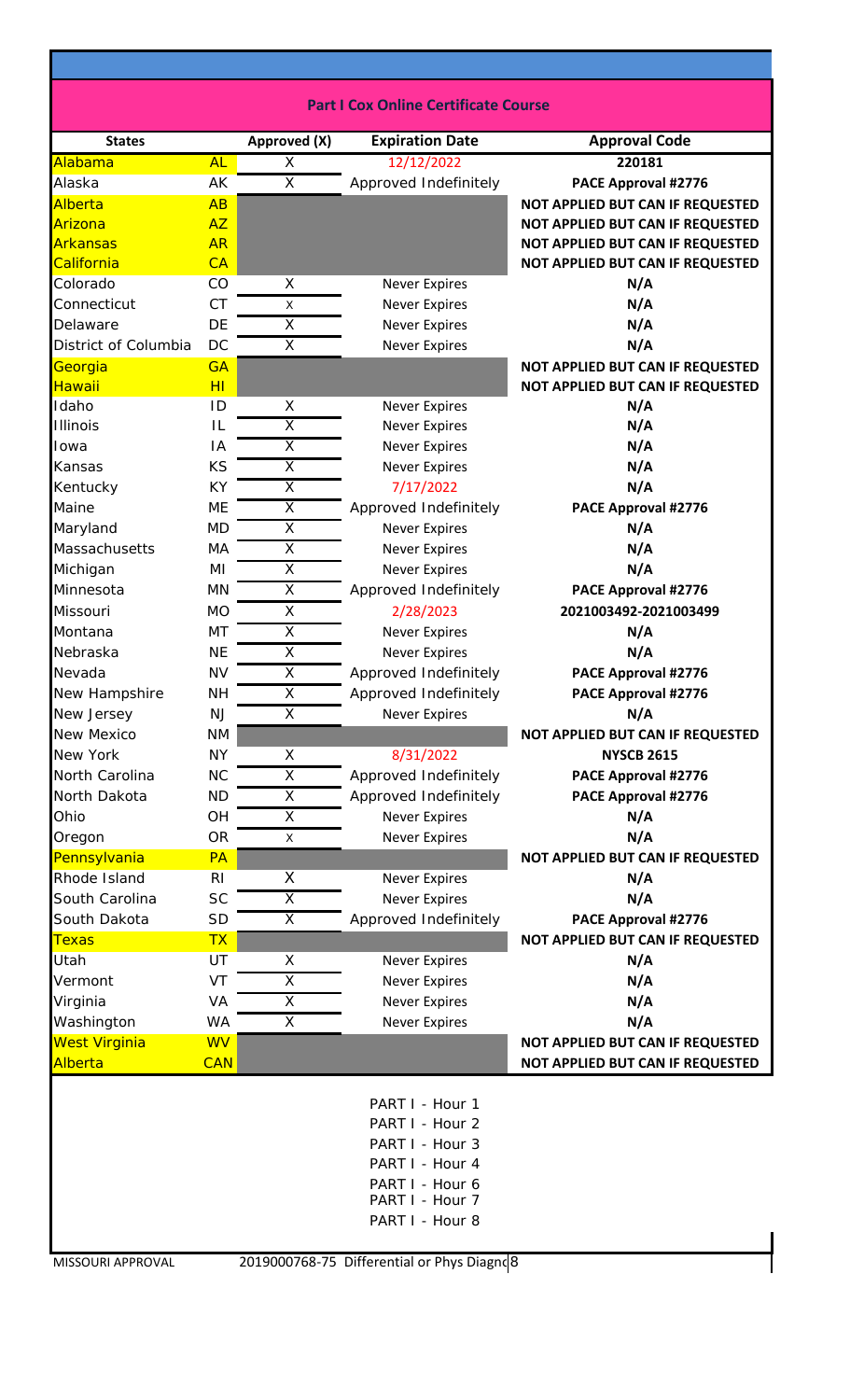## **Online Board Ap**

| <b>Cox Interdisciplinary Care &amp; Integration</b> |                                                                                               |                         |                                              |                                                                      |  |
|-----------------------------------------------------|-----------------------------------------------------------------------------------------------|-------------------------|----------------------------------------------|----------------------------------------------------------------------|--|
| <b>States</b>                                       |                                                                                               | Approved (X)            | <b>Expiration Date</b>                       | <b>Approval Code</b>                                                 |  |
| Alabama                                             | <b>AL</b>                                                                                     |                         |                                              | NOT APPLIED BUT CAN IF REQUESTED                                     |  |
| Alaska                                              | AK                                                                                            | X                       | Approved Indefinitely                        | PACE Approval #4471                                                  |  |
| Alberta                                             | AB                                                                                            |                         |                                              | NOT APPLIED BUT CAN IF REQUESTED                                     |  |
| Arizona                                             | AZ                                                                                            |                         |                                              | NOT APPLIED BUT CAN IF REQUESTED                                     |  |
| <b>Arkansas</b>                                     | <b>AR</b>                                                                                     |                         |                                              | NOT APPLIED BUT CAN IF REQUESTED                                     |  |
| California                                          | CA                                                                                            |                         |                                              | NOT APPLIED BUT CAN IF REQUESTED                                     |  |
| Colorado                                            | CO                                                                                            | X                       | <b>Never Expires</b>                         | N/A                                                                  |  |
| Connecticut                                         | <b>CT</b>                                                                                     | $\mathsf{X}$            | <b>Never Expires</b>                         | N/A                                                                  |  |
| Delaware                                            | DE                                                                                            | X                       | <b>Never Expires</b>                         | N/A                                                                  |  |
| District of Columbia                                | DC                                                                                            | $\overline{\mathsf{X}}$ | <b>Never Expires</b>                         | N/A                                                                  |  |
| Georgia                                             | <b>GA</b>                                                                                     |                         |                                              | NOT APPLIED BUT CAN IF REQUESTED                                     |  |
| Hawaii                                              | H1                                                                                            |                         |                                              | NOT APPLIED BUT CAN IF REQUESTED                                     |  |
| Idaho                                               | ID                                                                                            | X                       | <b>Never Expires</b>                         | N/A                                                                  |  |
| <b>Illinois</b>                                     | IL                                                                                            | X                       | <b>Never Expires</b>                         | N/A                                                                  |  |
| Iowa                                                | ΙA                                                                                            | $\overline{\mathsf{x}}$ | <b>Never Expires</b>                         | N/A                                                                  |  |
| Kansas                                              | KS                                                                                            | X                       | <b>Never Expires</b>                         | N/A                                                                  |  |
| Kentucky                                            | <b>KY</b>                                                                                     |                         |                                              | <b>NOT APPLIED BUT CAN IF REQUESTED</b>                              |  |
| Maine                                               | ME                                                                                            | X                       | Approved Indefinitely                        | PACE Approval #4471                                                  |  |
| Maryland                                            | <b>MD</b>                                                                                     | X                       | <b>Never Expires</b>                         | N/A                                                                  |  |
| Massachusetts                                       | МA                                                                                            | X                       | <b>Never Expires</b>                         | N/A                                                                  |  |
| Michigan                                            | MI                                                                                            | X                       | <b>Never Expires</b>                         | N/A                                                                  |  |
| Minnesota                                           | MN                                                                                            | X                       | Approved Indefinitely                        | PACE Approval #4471                                                  |  |
| <b>Missouri</b>                                     | <b>MO</b>                                                                                     |                         |                                              | NOT APPLIED BUT CAN IF REQUESTED                                     |  |
| Montana                                             | MT                                                                                            | X                       | <b>Never Expires</b>                         | N/A                                                                  |  |
| Nebraska                                            | <b>NE</b>                                                                                     | X                       | <b>Never Expires</b>                         | N/A                                                                  |  |
| Nevada                                              | <b>NV</b>                                                                                     | $\overline{\mathsf{X}}$ | Approved Indefinitely                        | PACE Approval #4471                                                  |  |
| New Hampshire                                       | <b>NH</b>                                                                                     | X                       | Approved Indefinitely                        | PACE Approval #4471                                                  |  |
| New Jersey                                          | NJ                                                                                            | $\overline{\mathsf{X}}$ | Never Expires                                | N/A                                                                  |  |
| <b>New Mexico</b>                                   | <b>NM</b>                                                                                     |                         |                                              | NOT APPLIED BUT CAN IF REQUESTED                                     |  |
| <b>New York</b>                                     | <b>NY</b>                                                                                     |                         |                                              | NOT APPLIED BUT CAN IF REQUESTED                                     |  |
| North Carolina                                      | <b>NC</b>                                                                                     | X                       | Approved Indefinitely                        | PACE Approval #4471                                                  |  |
| North Dakota                                        | <b>ND</b>                                                                                     | $\overline{\mathsf{x}}$ | Approved Indefinitely                        | PACE Approval #4471                                                  |  |
| Ohio                                                | OH                                                                                            | X                       | <b>Never Expires</b>                         | N/A                                                                  |  |
| Oregon                                              | <b>OR</b>                                                                                     | X                       | <b>Never Expires</b>                         | N/A                                                                  |  |
| Pennsylvania                                        | PA                                                                                            |                         |                                              | NOT APPLIED BUT CAN IF REQUESTED                                     |  |
| Rhode Island                                        | R <sub>l</sub>                                                                                | X                       | <b>Never Expires</b>                         | N/A                                                                  |  |
| South Carolina                                      | <b>SC</b>                                                                                     | $\overline{\mathsf{X}}$ | <b>Never Expires</b>                         | N/A                                                                  |  |
| South Dakota                                        | <b>SD</b>                                                                                     | X                       | Approved Indefinitely                        | PACE Approval #4471                                                  |  |
| <b>Texas</b>                                        | <b>TX</b>                                                                                     |                         |                                              | NOT APPLIED BUT CAN IF REQUESTED                                     |  |
| Utah                                                | UT                                                                                            | Χ                       | <b>Never Expires</b>                         | N/A                                                                  |  |
| Vermont                                             | VT                                                                                            | Χ                       |                                              | N/A                                                                  |  |
| Virginia                                            | VA                                                                                            | X                       | <b>Never Expires</b><br><b>Never Expires</b> | N/A                                                                  |  |
|                                                     | <b>WA</b>                                                                                     | $\overline{\mathsf{x}}$ | <b>Never Expires</b>                         | N/A                                                                  |  |
| Washington                                          | <b>WV</b>                                                                                     |                         |                                              |                                                                      |  |
| <b>West Virginia</b><br>Alberta                     | <b>CAN</b>                                                                                    |                         |                                              | NOT APPLIED BUT CAN IF REQUESTED<br>NOT APPLIED BUT CAN IF REQUESTED |  |
| Part III - Section 1                                |                                                                                               |                         |                                              |                                                                      |  |
| Part III - Section 2                                | Disc Degeneration and Regeneration<br>Examination of the Cervical and Thoracic Spine Patients |                         |                                              |                                                                      |  |
| Part III - Section 3                                |                                                                                               |                         |                                              |                                                                      |  |
| Part III - Section 4                                | Neuroanatomy of the Spine Part I                                                              |                         |                                              |                                                                      |  |
| Part III - Section 5                                | Neuroanatomy of the Spine Part 2<br>Neuroanatomy of the Spine Part 3                          |                         |                                              |                                                                      |  |
| Part III - Section 6B                               | Patient Cases #2                                                                              |                         |                                              |                                                                      |  |
| Part III - Section 7                                | When to Refer for Back Surgery: Considerations & Cases - Part I                               |                         |                                              |                                                                      |  |
| Part III - Section 8                                | When to Refer for Back Surgery: Considerations & Cases - Part 2                               |                         |                                              |                                                                      |  |
| Cases and Treatment #1                              | When to Refer for Back Surgery: Considerations & Cases - Part 3                               |                         |                                              |                                                                      |  |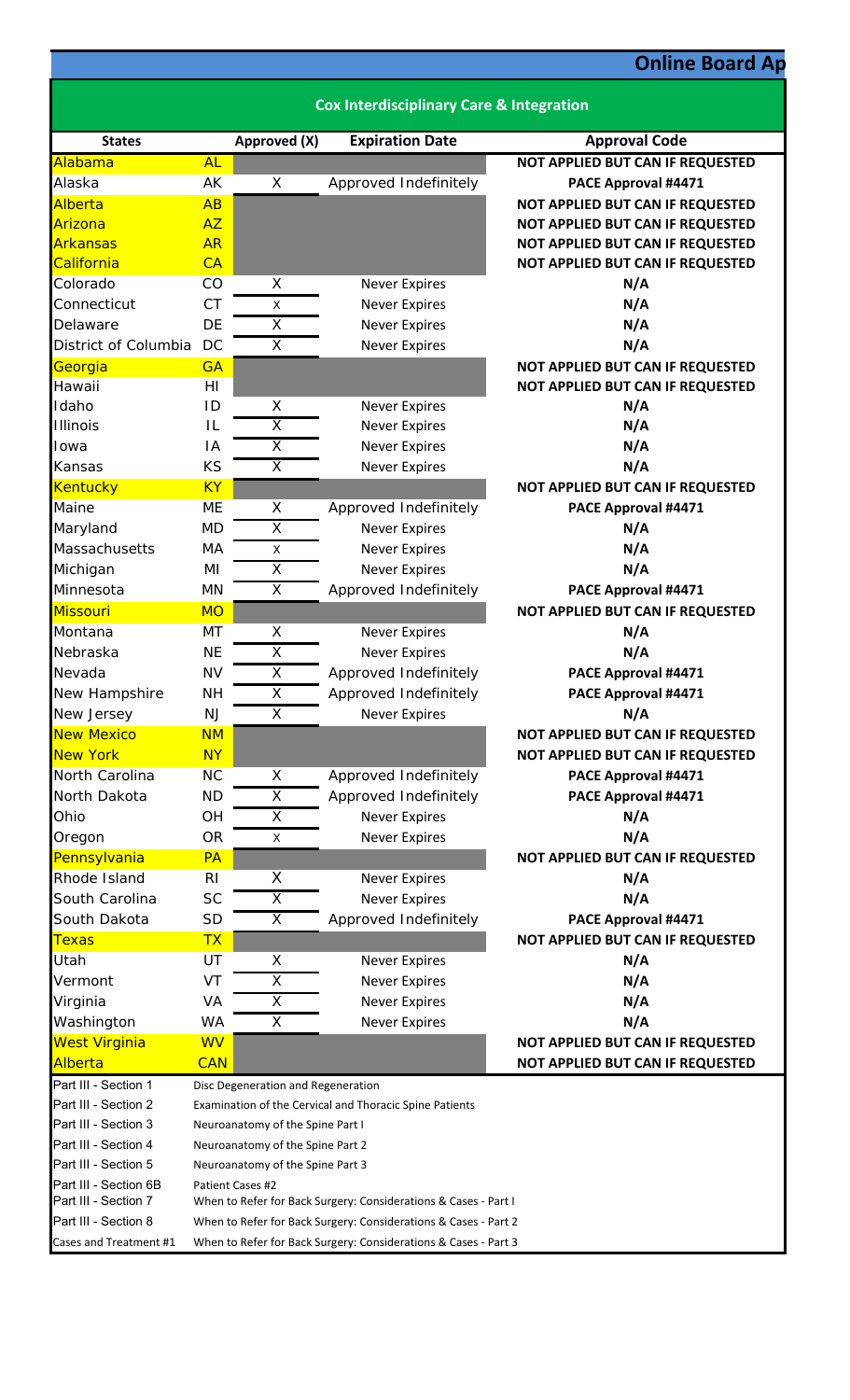## **pproval Database**

| proval Database      |                |                         |                                                          |                                  |
|----------------------|----------------|-------------------------|----------------------------------------------------------|----------------------------------|
|                      |                |                         |                                                          |                                  |
|                      |                |                         | <b>The Cox Technic System for Spinal Pain Management</b> |                                  |
| <b>States</b>        |                | Approved (X)            | <b>Expiration Date</b>                                   | <b>Approval Code</b>             |
| Alabama              | <b>AL</b>      |                         |                                                          | NOT APPLIED BUT CAN IF REQUESTED |
| Alaska               | AK             | X                       | Approved Indefinitely                                    | PACE Approval #2778              |
| Alberta              | AB             |                         |                                                          | NOT APPLIED BUT CAN IF REQUESTED |
| Arizona              | AZ             |                         |                                                          | NOT APPLIED BUT CAN IF REQUESTED |
| <b>Arkansas</b>      | <b>AR</b>      |                         |                                                          | NOT APPLIED BUT CAN IF REQUESTED |
| California           | CA             |                         |                                                          | NOT APPLIED BUT CAN IF REQUESTED |
| Colorado             | CO             | X                       | <b>Never Expires</b>                                     | N/A                              |
| Connecticut          | <b>CT</b>      | X                       | <b>Never Expires</b>                                     | N/A                              |
| Delaware             | DE             | $\overline{\mathsf{x}}$ | <b>Never Expires</b>                                     | N/A                              |
| District of Columbia | DC             | X                       | <b>Never Expires</b>                                     | N/A                              |
| Georgia              | <b>GA</b>      |                         |                                                          | NOT APPLIED BUT CAN IF REQUESTED |
| Hawaii               | H1             |                         |                                                          | NOT APPLIED BUT CAN IF REQUESTED |
| Idaho                | ID             | X                       | <b>Never Expires</b>                                     | N/A                              |
| <b>Illinois</b>      | IL             | $\overline{\mathsf{x}}$ | <b>Never Expires</b>                                     | N/A                              |
| Iowa                 | IA             | $\overline{\mathsf{x}}$ | <b>Never Expires</b>                                     | N/A                              |
| Kansas               | <b>KS</b>      | $\overline{X}$          | <b>Never Expires</b>                                     | N/A                              |
| <b>Kentucky</b>      | <b>KY</b>      |                         |                                                          | NOT APPLIED BUT CAN IF REQUESTED |
| Maine                | <b>ME</b>      | X                       | Approved Indefinitely                                    | PACE Approval #2778              |
| Maryland             | <b>MD</b>      | X                       | <b>Never Expires</b>                                     | N/A                              |
| Massachusetts        | MA             | $\overline{\mathsf{x}}$ | <b>Never Expires</b>                                     | N/A                              |
| Michigan             | MI             | $\overline{\mathsf{x}}$ | <b>Never Expires</b>                                     | N/A                              |
| Minnesota            | <b>MN</b>      | X                       | Approved Indefinitely                                    | PACE Approval #2778              |
| <b>Missouri</b>      | <b>MO</b>      |                         |                                                          | NOT APPLIED BUT CAN IF REQUESTED |
| Montana              | MT             | X                       | <b>Never Expires</b>                                     | N/A                              |
| Nebraska             | <b>NE</b>      | $\overline{\mathsf{x}}$ | <b>Never Expires</b>                                     | N/A                              |
| Nevada               | <b>NV</b>      | $\overline{\mathsf{x}}$ | Approved Indefinitely                                    | PACE Approval #2778              |
| New Hampshire        | <b>NH</b>      | X                       | Approved Indefinitely                                    | PACE Approval #2778              |
| New Jersey           | <b>NJ</b>      | X                       | <b>Never Expires</b>                                     | N/A                              |
| <b>New Mexico</b>    | <b>NM</b>      |                         |                                                          | NOT APPLIED BUT CAN IF REQUESTED |
| <b>New York</b>      | <b>NY</b>      |                         |                                                          | NOT APPLIED BUT CAN IF REQUESTED |
| North Carolina       | <b>NC</b>      | X                       | Approved Indefinitely                                    | PACE Approval #2778              |
| North Dakota         | <b>ND</b>      | X                       | Approved Indefinitely                                    | PACE Approval #2778              |
| Ohio                 | OH             | X                       | <b>Never Expires</b>                                     | N/A                              |
| Oregon               | <b>OR</b>      | X                       | <b>Never Expires</b>                                     | N/A                              |
| Pennsylvania         | PA             |                         |                                                          | NOT APPLIED BUT CAN IF REQUESTED |
| Rhode Island         | R <sub>l</sub> | X                       | <b>Never Expires</b>                                     | N/A                              |
| South Carolina       | <b>SC</b>      | $\overline{\mathsf{x}}$ | <b>Never Expires</b>                                     | N/A                              |
| South Dakota         | <b>SD</b>      | X                       | Approved Indefinitely                                    | PACE Approval #2778              |
| <b>Texas</b>         | <b>TX</b>      |                         |                                                          | NOT APPLIED BUT CAN IF REQUESTED |
| Utah                 | UT             | X                       | <b>Never Expires</b>                                     | N/A                              |
| Vermont              | VT             | X                       | <b>Never Expires</b>                                     | N/A                              |
| Virginia             | VA             | $\overline{\mathsf{X}}$ | <b>Never Expires</b>                                     | N/A                              |
| Washington           | <b>WA</b>      | $\overline{\mathsf{x}}$ | <b>Never Expires</b>                                     | N/A                              |
| <b>West Virginia</b> | <b>WV</b>      |                         |                                                          | NOT APPLIED BUT CAN IF REQUESTED |
| Alberta              | <b>CAN</b>     |                         |                                                          | NOT APPLIED BUT CAN IF REQUESTED |

| Cervical Spine I                              | Low Back Pain: Research, Patient Cases (16 y/o)                    |
|-----------------------------------------------|--------------------------------------------------------------------|
| Cervical Spine 2                              | Pathologies #1                                                     |
| Cervical Spine 3                              | Pathologies #2                                                     |
| Cervical Spine 4                              | Pathologies #3 with and FBSS #2 (Failed Back Surgical Syndrome)    |
| <b>Clinical Spinal Nutrition</b>              | Patient Documentation - Cox® Technic System of Spinal Manipulation |
| Examination of the Low Back Pain Patient      | Scoliosis: Degenerative & Sciatic with some Idiopathic             |
| FBSS (Failed Back Surgical Syndrome)          | <b>Spinal Cysts</b>                                                |
| Free Fragment of Disc an Chemical Radiculitis | Spondylolisthesis, Bertolotti's Syndrome, Transitional Segment     |
| Idiopathic & Degenerative Scoliosis           | The Subluxation PLUS Rotation Effects on Spinal Elements           |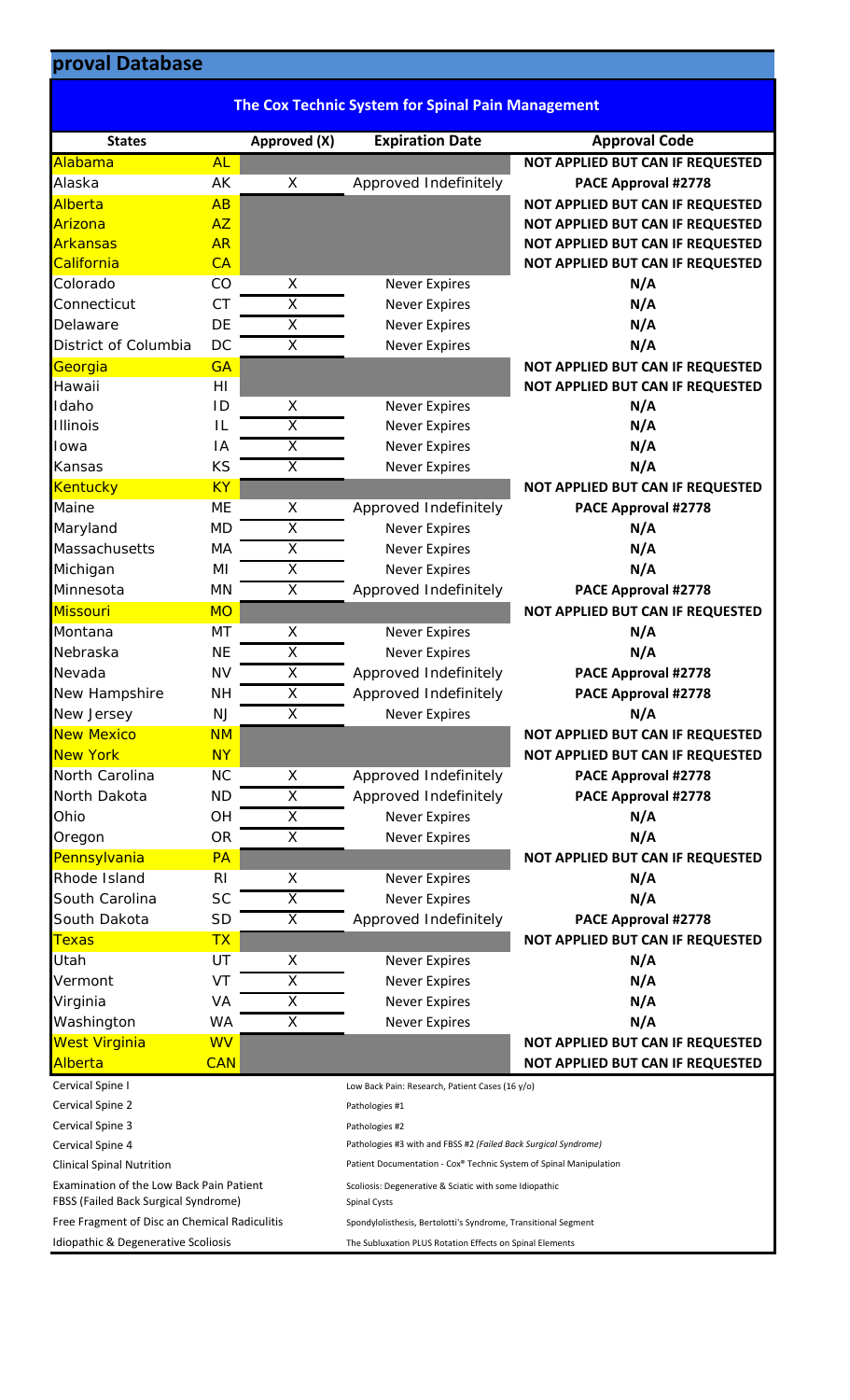| <b>Cox Technic Evidence Based Presentations</b>                    |            |                         |                                                                                                                                                             |                                                                                                              |
|--------------------------------------------------------------------|------------|-------------------------|-------------------------------------------------------------------------------------------------------------------------------------------------------------|--------------------------------------------------------------------------------------------------------------|
| <b>States</b>                                                      |            | Approved (X)            | <b>Expiration Date</b>                                                                                                                                      | <b>Approval Code</b>                                                                                         |
| Alabama                                                            | <b>AL</b>  |                         |                                                                                                                                                             | <b>NOT APPLIED BUT CAN IF REQUESTED</b>                                                                      |
| Alaska                                                             | AK         | X                       | Approved Indefinitely                                                                                                                                       | PACE Approval #4472                                                                                          |
| Alberta                                                            | AB         |                         |                                                                                                                                                             | NOT APPLIED BUT CAN IF REQUESTED                                                                             |
| Arizona                                                            | AZ         |                         |                                                                                                                                                             | NOT APPLIED BUT CAN IF REQUESTED                                                                             |
| <b>Arkansas</b>                                                    | <b>AR</b>  |                         |                                                                                                                                                             | NOT APPLIED BUT CAN IF REQUESTED                                                                             |
| California                                                         | CA         |                         |                                                                                                                                                             | NOT APPLIED BUT CAN IF REQUESTED                                                                             |
| Colorado                                                           | CO         | Х                       | <b>Never Expires</b>                                                                                                                                        | N/A                                                                                                          |
| Connecticut                                                        | <b>CT</b>  | X                       | <b>Never Expires</b>                                                                                                                                        | N/A                                                                                                          |
| Delaware                                                           | DE         | $\overline{\mathsf{x}}$ | <b>Never Expires</b>                                                                                                                                        | N/A                                                                                                          |
| District of Columbia                                               | DC         | $\overline{\mathsf{x}}$ | <b>Never Expires</b>                                                                                                                                        | N/A                                                                                                          |
| Georgia                                                            | <b>GA</b>  |                         |                                                                                                                                                             | NOT APPLIED BUT CAN IF REQUESTED                                                                             |
| <b>Hawaii</b>                                                      | H1         |                         |                                                                                                                                                             | NOT APPLIED BUT CAN IF REQUESTED                                                                             |
| Idaho                                                              | ID         | X                       | <b>Never Expires</b>                                                                                                                                        | N/A                                                                                                          |
| <b>Illinois</b>                                                    | IL         | X                       | <b>Never Expires</b>                                                                                                                                        | N/A                                                                                                          |
| Iowa                                                               | IA         | $\overline{\mathsf{X}}$ | <b>Never Expires</b>                                                                                                                                        | N/A                                                                                                          |
| Kansas                                                             | KS         | X                       | <b>Never Expires</b>                                                                                                                                        | N/A                                                                                                          |
| <b>Kentucky</b>                                                    | <b>KY</b>  |                         |                                                                                                                                                             | NOT APPLIED BUT CAN IF REQUESTED                                                                             |
| Maine                                                              | ME         | X                       | Approved Indefinitely                                                                                                                                       | PACE Approval #4472                                                                                          |
| Maryland                                                           | <b>MD</b>  | X                       | <b>Never Expires</b>                                                                                                                                        | N/A                                                                                                          |
| Massachusetts                                                      | MA         | X                       |                                                                                                                                                             | N/A                                                                                                          |
|                                                                    |            | $\overline{\mathsf{x}}$ | <b>Never Expires</b>                                                                                                                                        |                                                                                                              |
| Michigan                                                           | ΜI         |                         | <b>Never Expires</b>                                                                                                                                        | N/A                                                                                                          |
| Minnesota                                                          | MN         | X                       | Approved Indefinitely                                                                                                                                       | PACE Approval #4472                                                                                          |
| <b>Missouri</b>                                                    | <b>MO</b>  |                         |                                                                                                                                                             | NOT APPLIED BUT CAN IF REQUESTED                                                                             |
| Montana                                                            | MT         | Χ                       | <b>Never Expires</b>                                                                                                                                        | N/A                                                                                                          |
| Nebraska                                                           | <b>NE</b>  | Χ                       | <b>Never Expires</b>                                                                                                                                        | N/A                                                                                                          |
| Nevada                                                             | <b>NV</b>  | Χ                       | Approved Indefinitely                                                                                                                                       | PACE Approval #4472                                                                                          |
| New Hampshire                                                      | <b>NH</b>  | $\overline{\mathsf{x}}$ | Approved Indefinitely                                                                                                                                       | <b>PACE Approval #4472</b>                                                                                   |
| New Jersey                                                         | <b>NJ</b>  | X                       | <b>Never Expires</b>                                                                                                                                        | N/A                                                                                                          |
| <b>New Mexico</b>                                                  | <b>NM</b>  |                         |                                                                                                                                                             | NOT APPLIED BUT CAN IF REQUESTED                                                                             |
| <b>New York</b>                                                    | <b>NY</b>  |                         |                                                                                                                                                             | NOT APPLIED BUT CAN IF REQUESTED                                                                             |
| North Carolina                                                     | <b>NC</b>  | X                       | Approved Indefinitely                                                                                                                                       | <b>PACE Approval #4472</b>                                                                                   |
| North Dakota                                                       | <b>ND</b>  | $\overline{\mathsf{X}}$ | Approved Indefinitely                                                                                                                                       | PACE Approval #4472                                                                                          |
| Ohio                                                               | OH         | X                       | <b>Never Expires</b>                                                                                                                                        | N/A                                                                                                          |
| Oregon                                                             | <b>OR</b>  | Χ                       | <b>Never Expires</b>                                                                                                                                        | N/A                                                                                                          |
| Pennsylvania                                                       | PA         |                         |                                                                                                                                                             | NOT APPLIED BUT CAN IF REQUESTED                                                                             |
| Rhode Island                                                       | <b>RI</b>  | X                       | <b>Never Expires</b>                                                                                                                                        | N/A                                                                                                          |
| South Carolina                                                     | <b>SC</b>  | X                       | <b>Never Expires</b>                                                                                                                                        | N/A                                                                                                          |
| South Dakota                                                       | <b>SD</b>  | X                       | Approved Indefinitely                                                                                                                                       | PACE Approval #4472                                                                                          |
| <u>Texas</u>                                                       | <b>TX</b>  |                         |                                                                                                                                                             | NOT APPLIED BUT CAN IF REQUESTED                                                                             |
| Utah                                                               | UT         | Х                       | <b>Never Expires</b>                                                                                                                                        | N/A                                                                                                          |
| Vermont                                                            | VT         | X                       | <b>Never Expires</b>                                                                                                                                        | N/A                                                                                                          |
| Virginia                                                           | VA         | X                       | <b>Never Expires</b>                                                                                                                                        | N/A                                                                                                          |
| Washington                                                         | WA         | X                       | <b>Never Expires</b>                                                                                                                                        | N/A                                                                                                          |
| <b>West Virginia</b>                                               | <b>WV</b>  |                         |                                                                                                                                                             | NOT APPLIED BUT CAN IF REQUESTED                                                                             |
| Alberta                                                            | <b>CAN</b> |                         |                                                                                                                                                             | NOT APPLIED BUT CAN IF REQUESTED                                                                             |
| Afferentation Part 1 - Body & Brain System Interactions            |            |                         |                                                                                                                                                             | Leg Length Inequality, Compensatory Lovett Scoliosis, Foot Mechanics And Orthotics                           |
|                                                                    |            |                         | Afferentation Part 2 - Ligands, Nerve Supply, Catabolic/Anabolic Response, Neuropeptides, Inflammation, Nerve Inflammation, Cytokines (starting discussion) |                                                                                                              |
| Afferentation Part 3 - Brain Chemicals and Stress Effects on Pain  |            |                         | MRI Basic Physics and Interpretation                                                                                                                        |                                                                                                              |
| Afferentation Part 4 - Tying It All To The Chiropractic Adjustment |            |                         | <b>Osteoporosis &amp; Nutrition</b>                                                                                                                         |                                                                                                              |
| Cervico-Thoracic Spine Diagnosis and Treatment                     |            |                         | TOP 10 Imaging Findings in the Chiropractic Practice Beyond the Disc                                                                                        |                                                                                                              |
| Cox Technic for Neck and Back Pain                                 |            |                         |                                                                                                                                                             | Treatment Demonstration #2: Far lateral disc herniation, Free Fragment, T4 Syndrome                          |
| ICD-10 Coding and Disc Classification                              |            |                         |                                                                                                                                                             | Treatment Demonstration #3: Back Pain Classifications: Quebec, Pfirrmann, Modic (Case: Large L5S1 Extrusion) |
|                                                                    |            |                         |                                                                                                                                                             |                                                                                                              |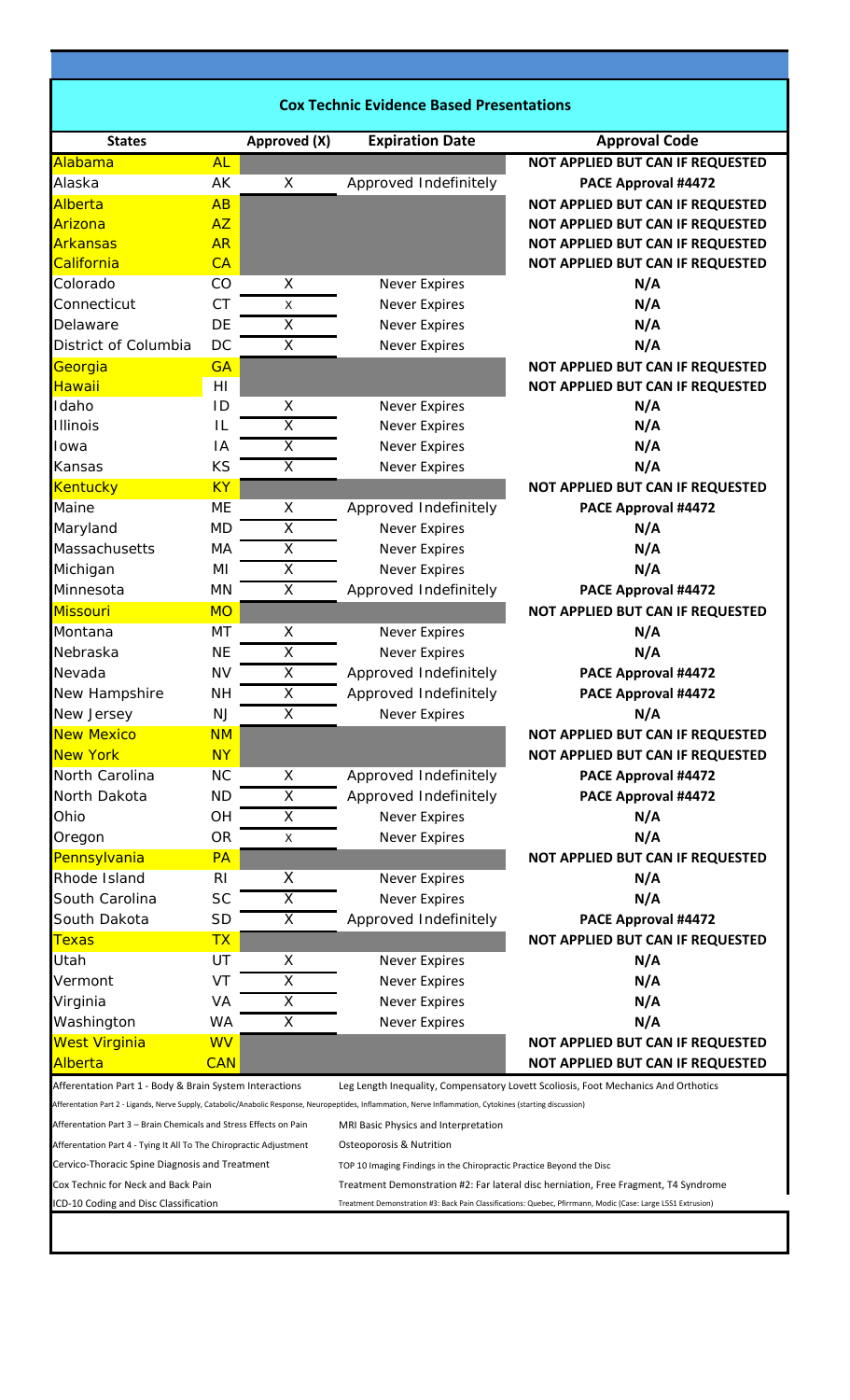|                                                                            |                |                         |                        | <b>Current Spine Care Approaches 2017 (17.5 hrs)</b>           |
|----------------------------------------------------------------------------|----------------|-------------------------|------------------------|----------------------------------------------------------------|
| <b>States</b>                                                              |                | Approved (X)            | <b>Expiration Date</b> | <b>Approval Code</b>                                           |
| Alabama                                                                    | <b>AL</b>      |                         |                        | NOT APPLIED BUT CAN IF REQUESTED                               |
| Alaska                                                                     | AK             | X                       | Approved Indefinitely  | PACE Approval #3913                                            |
| Alberta                                                                    | AB             |                         |                        | NOT APPLIED BUT CAN IF REQUESTED                               |
| Arizona                                                                    | <b>AZ</b>      |                         |                        | NOT APPLIED BUT CAN IF REQUESTED                               |
| <b>Arkansas</b>                                                            | <b>AR</b>      |                         |                        | NOT APPLIED BUT CAN IF REQUESTED                               |
| California                                                                 | CA             |                         |                        | NOT APPLIED BUT CAN IF REQUESTED                               |
| Colorado                                                                   | CO             | X                       | Never Expires          | N/A                                                            |
| Connecticut                                                                | <b>CT</b>      | $\overline{\mathsf{X}}$ | Never Expires          | N/A                                                            |
| Delaware                                                                   | DE             | X                       | Never Expires          | N/A                                                            |
| District of Columbia                                                       | DC             | X                       | Never Expires          | N/A                                                            |
| Georgia                                                                    | <b>GA</b>      |                         |                        | NOT APPLIED BUT CAN IF REQUESTED                               |
| Hawaii                                                                     | H <sub>l</sub> |                         |                        | NOT APPLIED BUT CAN IF REQUESTED                               |
| Idaho                                                                      | ID             | X                       | Never Expires          | N/A                                                            |
| <b>Illinois</b>                                                            | IL             | X                       | Never Expires          | N/A                                                            |
| Iowa                                                                       | IA             | $\overline{\mathsf{X}}$ | Never Expires          | N/A                                                            |
| Kansas                                                                     | KS             | X                       | <b>Never Expires</b>   | N/A                                                            |
| <b>Kentucky</b>                                                            | <b>KY</b>      |                         |                        | NOT APPLIED BUT CAN IF REQUESTED                               |
| Maine                                                                      | <b>ME</b>      | X                       | Approved Indefinitely  | PACE Approval #3913                                            |
| Maryland                                                                   | <b>MD</b>      | X                       | Never Expires          | N/A                                                            |
| Massachusetts                                                              | МA             | $\overline{\mathsf{x}}$ | Never Expires          | N/A                                                            |
| Michigan                                                                   | MI             | Χ                       | Never Expires          | N/A                                                            |
| Minnesota                                                                  | MN             | $\overline{X}$          | Approved Indefinitely  | PACE Approval #3913                                            |
| <b>Missouri</b>                                                            | <b>MO</b>      |                         |                        | NOT APPLIED BUT CAN IF REQUESTED                               |
| Montana                                                                    | MT             | X                       | Never Expires          | N/A                                                            |
| Nebraska                                                                   | <b>NE</b>      | Χ                       | Never Expires          | N/A                                                            |
| Nevada                                                                     | <b>NV</b>      | $\overline{\mathsf{x}}$ | Approved Indefinitely  | PACE Approval #3913                                            |
| New Hampshire                                                              | <b>NH</b>      | $\overline{\mathsf{x}}$ | Approved Indefinitely  | PACE Approval #3913                                            |
| New Jersey                                                                 | NJ             | $\overline{\mathsf{x}}$ | Never Expires          | N/A                                                            |
| <b>New Mexico</b>                                                          | <b>NM</b>      |                         |                        | NOT APPLIED BUT CAN IF REQUESTED                               |
| <b>New York</b>                                                            | <b>NY</b>      |                         |                        | NOT APPLIED BUT CAN IF REQUESTED                               |
|                                                                            |                |                         |                        |                                                                |
| North Carolina                                                             | <b>NC</b>      | X                       | Approved Indefinitely  | PACE Approval #3913                                            |
| North Dakota                                                               | <b>ND</b>      | X                       | Approved Indefinitely  | PACE Approval #3913                                            |
| Ohio                                                                       | <b>OH</b>      | X                       | Never Expires          | N/A                                                            |
| Oregon                                                                     | <b>OR</b>      | X                       | <b>Never Expires</b>   | N/A                                                            |
| Pennsylvania                                                               | PA             |                         |                        | <b>NOT APPLIED BUT CAN IF REQUESTED</b>                        |
| Rhode Island                                                               | R <sub>l</sub> | X                       | <b>Never Expires</b>   | N/A                                                            |
| South Carolina                                                             | <b>SC</b>      | $\overline{\mathsf{x}}$ | Never Expires          | N/A                                                            |
| South Dakota                                                               | <b>SD</b>      | X                       | Approved Indefinitely  | PACE Approval #3913                                            |
| <b>Texas</b>                                                               | <b>TX</b>      |                         |                        | NOT APPLIED BUT CAN IF REQUESTED                               |
| Utah                                                                       | UT             | X                       | <b>Never Expires</b>   | N/A                                                            |
| Vermont                                                                    | VT             | $\overline{\mathsf{x}}$ | <b>Never Expires</b>   | N/A                                                            |
| Virginia                                                                   | VA             | X                       | <b>Never Expires</b>   | N/A                                                            |
| Washington                                                                 | <b>WA</b>      | $\overline{\mathsf{x}}$ | Never Expires          | N/A                                                            |
| <b>West Virginia</b>                                                       | <b>WV</b>      |                         |                        | <b>NOT APPLIED BUT CAN IF REQUESTED</b>                        |
| Alberta                                                                    | <b>CAN</b>     |                         |                        | NOT APPLIED BUT CAN IF REQUESTED                               |
| Headache, Cervical Spine & Spinal Manipulation Part 1                      |                |                         |                        | Osteoporosis Part 1                                            |
| Headache, Cervical Spine & Spinal Manipulation Part 2                      |                |                         |                        | Osteoporosis Part 2                                            |
| "I Know What Is Wrong With You, and We Can Help!" - Instilling Confidence. |                |                         |                        | Open Forum #1: Q&A with Dr. Cox                                |
| Cervical Spine V: Research & Clinical Application 2016 – Session 1         |                |                         |                        | Chiropractic & Cox Technic Move Forward: NUHS 2014 - Pt 1      |
| Cervical Spine VI: Research & Clinical Application 2016 - Session 2        |                |                         |                        | Chiropractic & Cox Technic Move Forward: NUHS 2014 - Pt 2      |
| Cervical Spine VIII: Research & Clinical Application 2016 – Session 4      |                |                         |                        | Research Pearls #1 - Chiropractic/Surgical/Medical Approaches, |
| Cox Technic: The Evidence-Based Neck and Back Pain Relief System           |                |                         |                        | Chemical Inflammation, High vs Low Force                       |
| Spondylolisthesis: True/Pseudo, Concomitant Synovial Cysts                 |                |                         |                        |                                                                |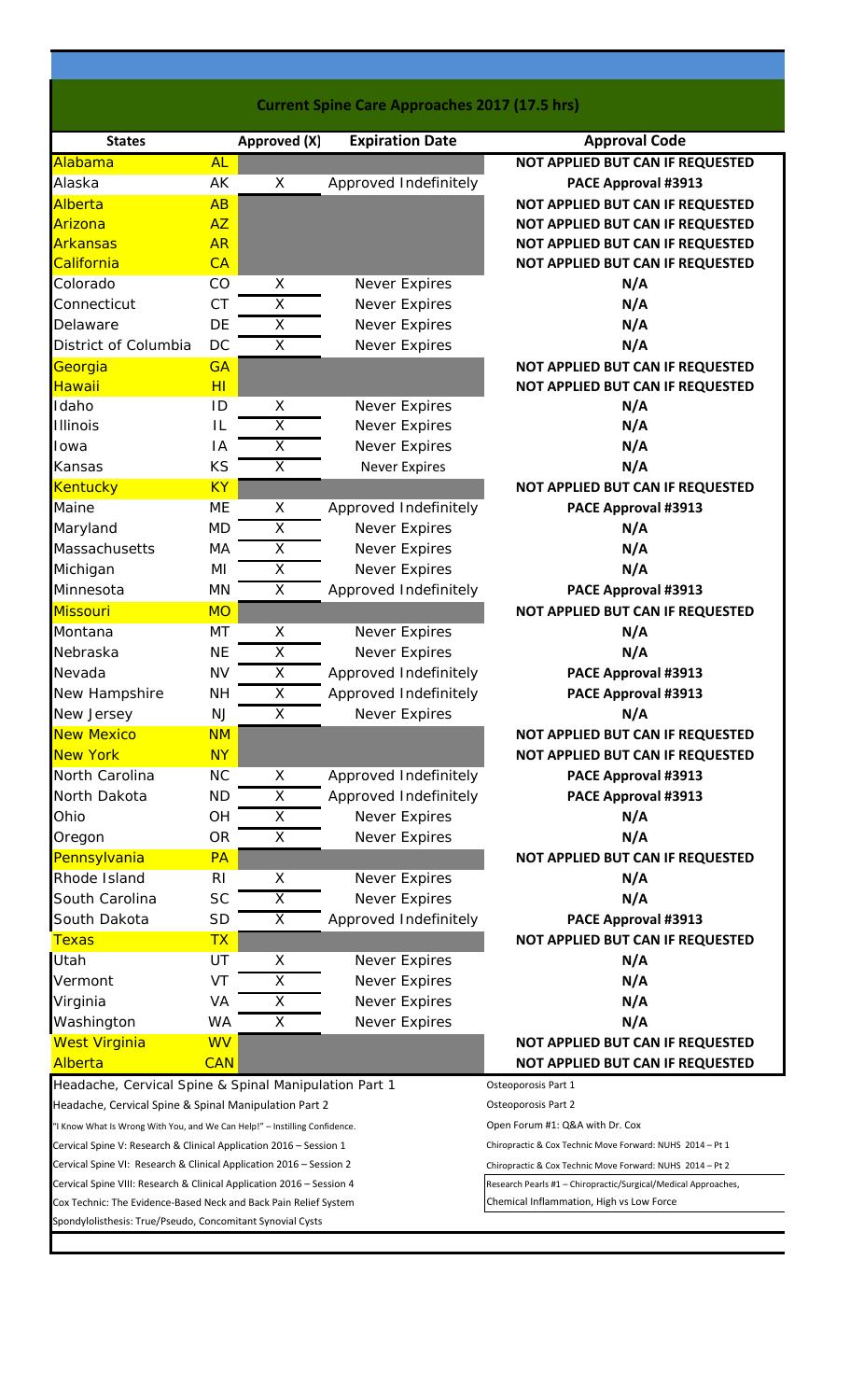Current Spine Care Approaches 2017/2018 (25.0 hrs)

| <b>States</b>        |                | Approved (X)            | <b>Expiration Date</b>                   | <b>Approval Code</b>             |
|----------------------|----------------|-------------------------|------------------------------------------|----------------------------------|
| Alabama              | <b>AL</b>      |                         |                                          | NOT APPLIED BUT CAN IF REQUESTED |
| Alaska               | AK             | X                       | Approved Indefinitely                    | <b>PACE Approval 4559</b>        |
| Alberta              | AB             |                         |                                          | NOT APPLIED BUT CAN IF REQUESTED |
| Arizona              | <b>AZ</b>      |                         |                                          | NOT APPLIED BUT CAN IF REQUESTED |
| <b>Arkansas</b>      | <b>AR</b>      |                         |                                          | NOT APPLIED BUT CAN IF REQUESTED |
| California           | CA             |                         |                                          | NOT APPLIED BUT CAN IF REQUESTED |
| Colorado             | CO             | Χ                       | <b>Never Expires</b>                     | N/A                              |
| Connecticut          | <b>CT</b>      | $\overline{X}$          | <b>Never Expires</b>                     | N/A                              |
| Delaware             | DE             | $\overline{\mathsf{x}}$ | <b>Never Expires</b>                     | N/A                              |
| District of Columbia | DC             | X                       | <b>Never Expires</b>                     | N/A                              |
| Georgia              | <b>GA</b>      |                         |                                          | NOT APPLIED BUT CAN IF REQUESTED |
| <mark>Hawaii</mark>  | H <sub>1</sub> |                         |                                          | NOT APPLIED BUT CAN IF REQUESTED |
| Idaho                | ID             | X                       | <b>Never Expires</b>                     | N/A                              |
| <b>Illinois</b>      | IL             | X                       | <b>Never Expires</b>                     | N/A                              |
| Iowa                 | ΙA             | $\overline{\mathsf{x}}$ | <b>Never Expires</b>                     | N/A                              |
| Kansas               | KS             | X                       | <b>Never Expires</b>                     | N/A                              |
| Kentucky             | <b>KY</b>      |                         |                                          | NOT APPLIED BUT CAN IF REQUESTED |
| Maine                | <b>ME</b>      | Χ                       | Approved Indefinitely                    | <b>PACE Approval 4559</b>        |
| Maryland             | <b>MD</b>      | Χ                       | <b>Never Expires</b>                     | N/A                              |
| Massachusetts        | MA             | $\overline{X}$          | <b>Never Expires</b>                     | N/A                              |
| Michigan             | ΜI             | $\overline{X}$          | <b>Never Expires</b>                     | N/A                              |
| Minnesota            | MN             | $\overline{X}$          | Approved Indefinitely                    | <b>PACE Approval 4559</b>        |
| <b>Missouri</b>      | <b>MO</b>      |                         |                                          | NOT APPLIED BUT CAN IF REQUESTED |
| Montana              | MT             | X                       | <b>Never Expires</b>                     | N/A                              |
| Nebraska             | <b>NE</b>      | X                       | <b>Never Expires</b>                     | N/A                              |
| Nevada               | <b>NV</b>      | $\overline{\mathsf{x}}$ | Approved Indefinitely                    | <b>PACE Approval 4559</b>        |
| New Hampshire        | <b>NH</b>      | $\overline{X}$          | Approved Indefinitely                    | <b>PACE Approval 4559</b>        |
| New Jersey           | <b>NJ</b>      | X                       | <b>Never Expires</b>                     | N/A                              |
| <b>New Mexico</b>    | <b>NM</b>      |                         |                                          | NOT APPLIED BUT CAN IF REQUESTED |
| <b>New York</b>      | <b>NY</b>      |                         |                                          | NOT APPLIED BUT CAN IF REQUESTED |
| North Carolina       | <b>NC</b>      | X                       | Approved Indefinitely                    | <b>PACE Approval 4559</b>        |
| North Dakota         | <b>ND</b>      | Χ                       | Approved Indefinitely                    | <b>PACE Approval 4559</b>        |
| Ohio                 | OH             | X                       | Never Expires                            | N/A                              |
| Oregon               | <b>OR</b>      | $\overline{\mathsf{x}}$ | <b>Never Expires</b>                     | N/A                              |
| Pennsylvania         | PA             |                         |                                          | NOT APPLIED BUT CAN IF REQUESTED |
| Rhode Island         | R <sub>l</sub> | Χ                       | <b>Never Expires</b>                     | N/A                              |
| South Carolina       | <b>SC</b>      | $\overline{\mathsf{x}}$ | <b>Never Expires</b>                     | N/A                              |
| South Dakota         | <b>SD</b>      | X                       | Approved Indefinitely                    | <b>PACE Approval 4559</b>        |
| <b>Texas</b>         | <b>TX</b>      |                         |                                          | NOT APPLIED BUT CAN IF REQUESTED |
| Utah                 | UT             | X                       | <b>Never Expires</b>                     | N/A                              |
| Vermont              | VT             | X                       | <b>Never Expires</b>                     | N/A                              |
| Virginia             | VA             | X                       | <b>Never Expires</b>                     | N/A                              |
| Washington           | WA             | X                       | <b>Never Expires</b>                     | N/A                              |
| <b>West Virginia</b> | <b>WV</b>      |                         |                                          | NOT APPLIED BUT CAN IF REQUESTED |
| Alberta              | <b>CAN</b>     |                         |                                          | NOT APPLIED BUT CAN IF REQUESTED |
|                      |                |                         | Honors Course (2017 Tampa) Hours 1 to 10 |                                  |
|                      |                |                         | Research Pearls (2017) $#1$ and $#2$     |                                  |
|                      |                |                         | Tell The World                           |                                  |
|                      |                |                         | Case Report Series 2017 $#1$ to $#6$     |                                  |
|                      |                |                         | Cox Technic Forces Measured Real Time    |                                  |
|                      |                |                         |                                          |                                  |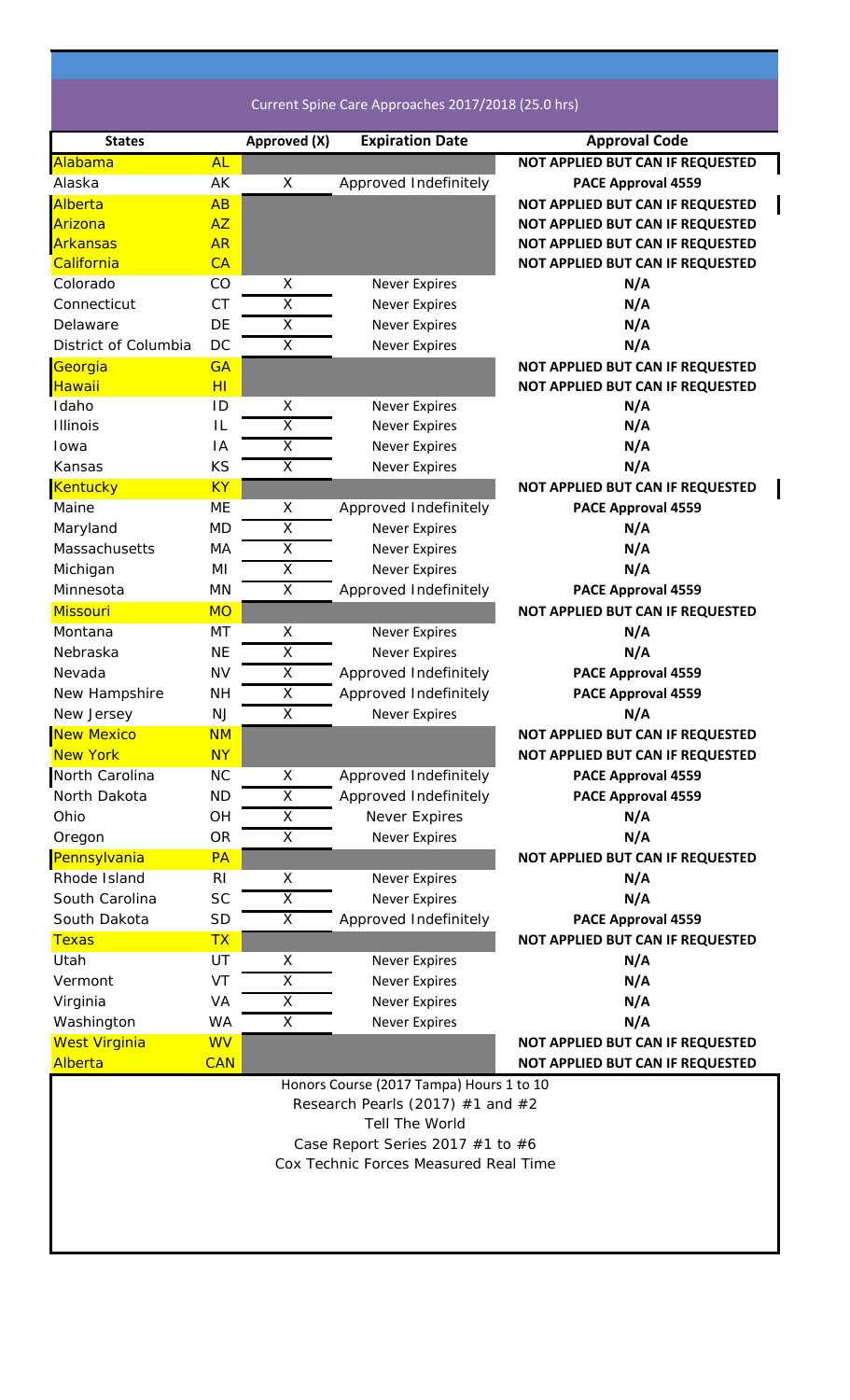| Cox <sup>®</sup> Courses: Current Spine Care Approaches 2018 |  |
|--------------------------------------------------------------|--|
|--------------------------------------------------------------|--|

| <b>States</b>              |                      | Approved (X)            | <b>Expiration Date</b>                                                   | <b>Approval Code</b>                                                                          |
|----------------------------|----------------------|-------------------------|--------------------------------------------------------------------------|-----------------------------------------------------------------------------------------------|
| Alabama                    | <b>AL</b>            |                         |                                                                          | NOT APPLIED BUT CAN IF REQUESTED                                                              |
| Alaska                     | AK                   | X                       | Approved Indefinitely                                                    | PACE Approval 6544                                                                            |
| Alberta                    | AB                   |                         |                                                                          | NOT APPLIED BUT CAN IF REQUESTED                                                              |
| Arizona                    | <b>AZ</b>            |                         |                                                                          | NOT APPLIED BUT CAN IF REQUESTED                                                              |
| <b>Arkansas</b>            | <b>AR</b>            |                         |                                                                          | NOT APPLIED BUT CAN IF REQUESTED                                                              |
| California                 | CA                   |                         |                                                                          | NOT APPLIED BUT CAN IF REQUESTED                                                              |
| Colorado                   | CO                   | X                       | <b>Never Expires</b>                                                     | N/A                                                                                           |
| Connecticut                | <b>CT</b>            | X                       | <b>Never Expires</b>                                                     | N/A                                                                                           |
| Delaware                   | DE                   | $\overline{\mathsf{X}}$ | <b>Never Expires</b>                                                     | N/A                                                                                           |
| District of Columbia       | DC                   | X                       | <b>Never Expires</b>                                                     | N/A                                                                                           |
| Georgia                    | <b>GA</b>            |                         |                                                                          | NOT APPLIED BUT CAN IF REQUESTED                                                              |
| Hawaii<br>Idaho            | H <sub>l</sub><br>ID | X                       | <b>Never Expires</b>                                                     | NOT APPLIED BUT CAN IF REQUESTED<br>N/A                                                       |
| <b>Illinois</b>            | IL                   | $\overline{\mathsf{x}}$ | <b>Never Expires</b>                                                     | N/A                                                                                           |
| Iowa                       | IA                   | X                       | <b>Never Expires</b>                                                     | N/A                                                                                           |
| Kansas                     | KS                   | X                       | <b>Never Expires</b>                                                     | N/A                                                                                           |
| <b>Kentucky</b>            | <b>KY</b>            |                         |                                                                          | NOT APPLIED BUT CAN IF REQUESTED                                                              |
| Maine                      | <b>ME</b>            | X                       | Approved Indefinitely                                                    | PACE Approval 6544                                                                            |
| Maryland                   | <b>MD</b>            | $\overline{X}$          | <b>Never Expires</b>                                                     | N/A                                                                                           |
| Massachusetts              | MA                   | $\overline{\mathsf{X}}$ | <b>Never Expires</b>                                                     | N/A                                                                                           |
| Michigan                   | MI                   | $\overline{\mathsf{X}}$ | <b>Never Expires</b>                                                     | N/A                                                                                           |
| Minnesota                  | MN                   | X                       | Approved Indefinitely                                                    | PACE Approval 6544                                                                            |
| <b>Missouri</b>            | <b>MO</b>            |                         |                                                                          | NOT APPLIED BUT CAN IF REQUESTED                                                              |
| Montana                    | MT                   | X                       | <b>Never Expires</b>                                                     | N/A                                                                                           |
| Nebraska                   | <b>NE</b>            | X                       | <b>Never Expires</b>                                                     | N/A                                                                                           |
| Nevada                     | <b>NV</b>            | X                       | Approved Indefinitely                                                    | PACE Approval 6544                                                                            |
| New Hampshire              | <b>NH</b>            | $\overline{\mathsf{x}}$ | Approved Indefinitely                                                    | PACE Approval 6544                                                                            |
| New Jersey                 | <b>NJ</b>            | X                       | <b>Never Expires</b>                                                     | N/A                                                                                           |
| New Mexico                 | <b>NM</b>            |                         | <b>Awaiting Approval</b>                                                 | <b>Awaiting Approval</b>                                                                      |
| <b>New York</b>            | <b>NY</b>            |                         |                                                                          | NOT APPLIED BUT CAN IF REQUESTED                                                              |
| North Carolina             | NC                   | X                       | Approved Indefinitely                                                    | PACE Approval 6544                                                                            |
| North Dakota               | <b>ND</b>            | X                       | Approved Indefinitely                                                    | PACE Approval 6544                                                                            |
| Ohio                       | OH                   | X                       | Never Expires                                                            | N/A                                                                                           |
| Oregon                     | <b>OR</b>            | X                       | <b>Never Expires</b>                                                     | N/A                                                                                           |
| Pennsylvania               | PA                   |                         |                                                                          | NOT APPLIED BUT CAN IF REQUESTED                                                              |
| Rhode Island               | R <sub>l</sub>       | X                       | <b>Never Expires</b>                                                     | N/A                                                                                           |
| South Carolina             | <b>SC</b>            | $\overline{\mathsf{x}}$ | <b>Never Expires</b>                                                     | N/A                                                                                           |
| South Dakota               | SD                   | X                       | Approved Indefinitely                                                    | PACE Approval 6544                                                                            |
| <b>Texas</b>               | <b>TX</b>            |                         |                                                                          | NOT APPLIED BUT CAN IF REQUESTED                                                              |
| Utah                       | UT                   | X                       | <b>Never Expires</b>                                                     | N/A                                                                                           |
| Vermont                    | VT                   | X                       | Never Expires                                                            | N/A                                                                                           |
| Virginia<br>Washington     | VA<br><b>WA</b>      | Χ<br>$\overline{X}$     | <b>Never Expires</b><br><b>Never Expires</b>                             | N/A<br>N/A                                                                                    |
| <b>West Virginia</b>       | <b>WV</b>            |                         |                                                                          | NOT APPLIED BUT CAN IF REQUESTED                                                              |
| Alberta                    | <b>CAN</b>           |                         |                                                                          | NOT APPLIED BUT CAN IF REQUESTED                                                              |
|                            |                      | Case Report Series #7   | Case Report Series #8                                                    | DRG: The Dorsal Root Ganglion                                                                 |
|                            |                      |                         | Spinal Stenosis in the Geriatric Population Parts 1, 2, 3, 4 (4 courses) |                                                                                               |
|                            |                      |                         | Disc Degeneration and Regeneration: 2018 update                          |                                                                                               |
|                            |                      |                         |                                                                          | Why We Practice as We Do (Historical Principles of Cox Technic) Parts 1, 2, 3 (3 courses)     |
|                            |                      |                         |                                                                          | Mechanism, Diagnosis, Treatment of Back and Radicular Pain Based on Federally Funded Research |
|                            |                      | Myelopathy Part 1       | Osteopathy Meets Chiropractic (OMT Techniques)                           |                                                                                               |
| <b>CALIFORNIA APPROVAL</b> |                      |                         |                                                                          |                                                                                               |
|                            |                      |                         |                                                                          |                                                                                               |
|                            |                      |                         |                                                                          |                                                                                               |
|                            |                      |                         |                                                                          |                                                                                               |
| <b>MISSOURI APPROVAL</b>   |                      |                         |                                                                          |                                                                                               |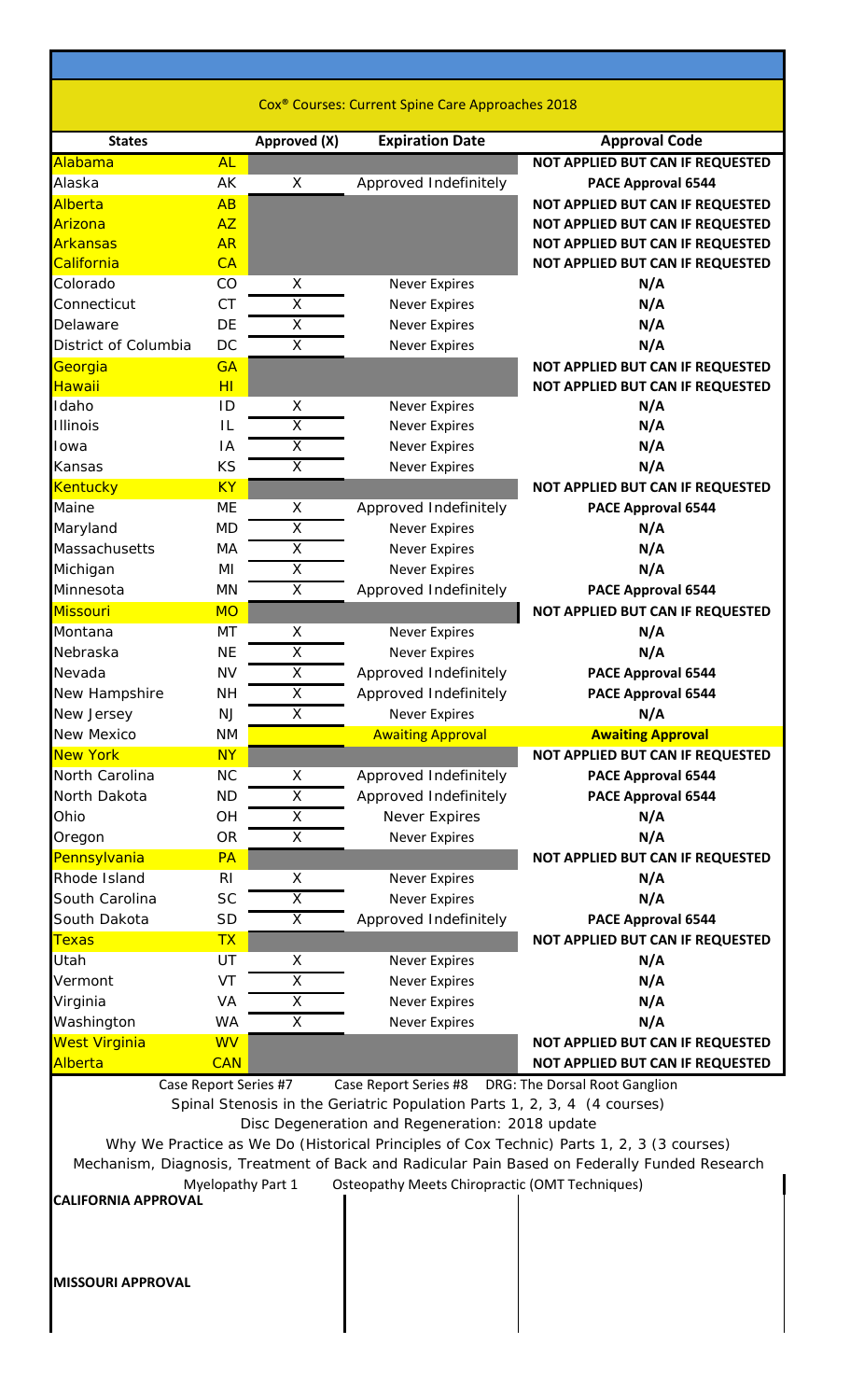**2019 Interdisciplinary Spine Conference: Spinal Stenosis**

| <b>States</b>              |                | Approved (X)            | <b>Expiration Date</b>                                                | <b>Approval Code</b>                    |
|----------------------------|----------------|-------------------------|-----------------------------------------------------------------------|-----------------------------------------|
| Alabama                    | <b>AL</b>      |                         |                                                                       | <b>NOT APPLIED BUT CAN IF REQUESTED</b> |
| Alaska                     | AK             | X                       | Approved Indefinitely                                                 | PACE Approval 8912                      |
| Alberta                    | AB             |                         |                                                                       | NOT APPLIED BUT CAN IF REQUESTED        |
| Arizona                    | AZ             |                         |                                                                       | NOT APPLIED BUT CAN IF REQUESTED        |
| <b>Arkansas</b>            | <b>AR</b>      |                         |                                                                       | NOT APPLIED BUT CAN IF REQUESTED        |
| California                 | CA             |                         |                                                                       | NOT APPLIED BUT CAN IF REQUESTED        |
| Colorado                   | CO             | Χ                       | <b>Never Expires</b>                                                  | N/A                                     |
| Connecticut                | <b>CT</b>      | $\overline{\mathsf{x}}$ | <b>Never Expires</b>                                                  | N/A                                     |
| Delaware                   | DE             | $\overline{X}$          | <b>Never Expires</b>                                                  | N/A                                     |
| District of Columbia       | DC             | X                       | <b>Never Expires</b>                                                  | N/A                                     |
| Georgia                    | <b>GA</b>      |                         |                                                                       | NOT APPLIED BUT CAN IF REQUESTED        |
| <b>Hawaii</b>              | HI             |                         |                                                                       | NOT APPLIED BUT CAN IF REQUESTED        |
| Idaho                      | ID             | X                       | <b>Never Expires</b>                                                  | N/A                                     |
| <b>Illinois</b>            | IL             | Χ                       | <b>Never Expires</b>                                                  | N/A                                     |
| Iowa                       | IA             | $\overline{\mathsf{x}}$ | <b>Never Expires</b>                                                  | N/A                                     |
| Kansas                     | KS             | X                       | <b>Never Expires</b>                                                  | N/A                                     |
| Kentucky                   | <b>KY</b>      |                         |                                                                       | NOT APPLIED BUT CAN IF REQUESTED        |
| Maine                      | <b>ME</b>      | X                       | Approved Indefinitely                                                 | <b>PACE Approval 8912</b>               |
| Maryland                   | <b>MD</b>      | X                       | <b>Never Expires</b>                                                  | N/A                                     |
| Massachusetts              | MA             | $\overline{\mathsf{x}}$ | <b>Never Expires</b>                                                  | N/A                                     |
| Michigan                   | ΜI             | $\overline{\mathsf{x}}$ | <b>Never Expires</b>                                                  | N/A                                     |
| Minnesota                  | MN             | $\overline{\mathsf{x}}$ | Never Expires                                                         | 8912                                    |
| <b>Missouri</b>            | <b>MO</b>      |                         |                                                                       | NOT APPLIED BUT CAN IF REQUESTED        |
| Montana                    | MT             | X                       | <b>Never Expires</b>                                                  | N/A                                     |
| Nebraska                   | <b>NE</b>      | X                       | <b>Never Expires</b>                                                  | N/A                                     |
| Nevada                     | <b>NV</b>      | $\overline{\mathsf{x}}$ | Approved Indefinitely                                                 | <b>PACE Approval 8912</b>               |
| New Hampshire              | <b>NH</b>      | Χ                       | Approved Indefinitely                                                 | <b>PACE Approval 8912</b>               |
| New Jersey                 | <b>NJ</b>      | $\overline{X}$          | <b>Never Expires</b>                                                  | N/A                                     |
| New Mexico                 | <b>NM</b>      |                         | <b>Awaiting Approval</b>                                              | <b>Awaiting Approval</b>                |
| New York                   | <b>NY</b>      | X                       | 4/30/2023                                                             | <b>NYSCB 3184; 14.5 Hours</b>           |
| North Carolina             | <b>NC</b>      | Χ                       | Approved Indefinitely                                                 | PACE Approval 8912                      |
| North Dakota               | <b>ND</b>      | $\overline{X}$          | Approved Indefinitely                                                 | <b>PACE Approval 8912</b>               |
| Ohio                       | OH             | X                       | Never Expires                                                         | N/A                                     |
| Oregon                     | <b>OR</b>      | $\overline{\mathsf{x}}$ | <b>Never Expires</b>                                                  | N/A                                     |
| Pennsylvania               | PA             |                         |                                                                       | NOT APPLIED BUT CAN IF REQUESTED        |
| Rhode Island               | R <sub>l</sub> | X                       | <b>Never Expires</b>                                                  | N/A                                     |
| South Carolina             | <b>SC</b>      | $\overline{X}$          | <b>Never Expires</b>                                                  | N/A                                     |
| South Dakota               | <b>SD</b>      | X                       | Approved Indefinitely                                                 | PACE Approval 8912                      |
| Texas                      | <b>TX</b>      | Χ                       | 3/31/2023                                                             | O07-12765                               |
| Utah                       | UT             | X                       | <b>Never Expires</b>                                                  | N/A                                     |
| Vermont                    | VT             | X                       | <b>Never Expires</b>                                                  | N/A                                     |
| Virginia                   | VA             | X                       | <b>Never Expires</b>                                                  | N/A                                     |
| Washington                 | <b>WA</b>      | $\overline{\mathsf{x}}$ | <b>Never Expires</b>                                                  | N/A                                     |
| <b>West Virginia</b>       | <b>WV</b>      |                         |                                                                       | NOT APPLIED BUT CAN IF REQUESTED        |
| Alberta                    | <b>CAN</b>     |                         |                                                                       | NOT APPLIED BUT CAN IF REQUESTED        |
|                            |                |                         |                                                                       |                                         |
|                            |                |                         | Interdisciplinary Spine Conference 2019: Spinal Stenosis (11.5 hours) |                                         |
|                            |                |                         | Choosing Wisely & Cox Technic (1 hr 10 mins)                          |                                         |
|                            |                |                         | Myelopathy Part 2: Cervical Spine Myelopathy (1 hr 14 mins)           |                                         |
|                            |                |                         | Thoracic Disc Herniation (1 hr)                                       |                                         |
|                            |                |                         | Vagal Anti-Inflammatory Reflex & Doming of the Diaphragm (1 hr)       |                                         |
|                            |                |                         |                                                                       |                                         |
| <b>CALIFORNIA APPROVAL</b> |                |                         |                                                                       |                                         |
|                            |                |                         |                                                                       |                                         |
|                            |                |                         |                                                                       |                                         |
|                            |                |                         |                                                                       |                                         |
| <b>MISSOURI APPROVAL</b>   |                |                         |                                                                       |                                         |
|                            |                |                         |                                                                       |                                         |
|                            |                |                         |                                                                       |                                         |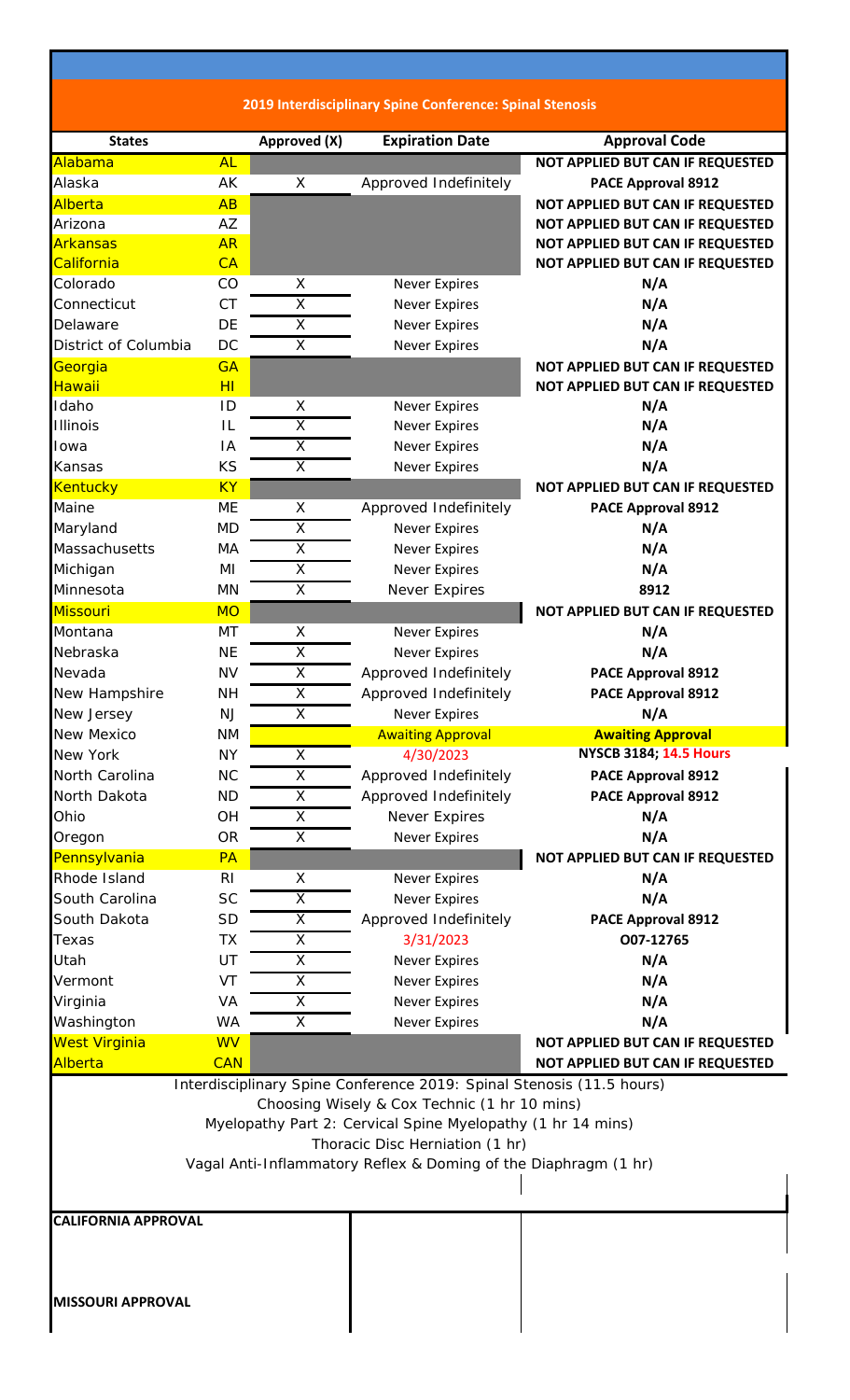| 2020 Cox Online Course Series: Stenosis, Scoliosis, Cervical Spine Myelopathy & More |  |
|--------------------------------------------------------------------------------------|--|
|--------------------------------------------------------------------------------------|--|

| <b>States</b>        |                | Approved (X)            | <b>Expiration Date</b>                                                               | <b>Approval Code</b>             |
|----------------------|----------------|-------------------------|--------------------------------------------------------------------------------------|----------------------------------|
| Alabama              | <b>AL</b>      | X                       | 4/14/2022                                                                            | 210288                           |
| Alaska               | AK             | X                       | Approved Indefinitely                                                                | CO012021ONLSSC                   |
| Alberta              | AB             |                         |                                                                                      | NOT APPLIED BUT CAN IF REQUESTED |
| Arizona              | <b>AZ</b>      |                         |                                                                                      | NOT APPLIED BUT CAN IF REQUESTED |
| <b>Arkansas</b>      | <b>AR</b>      |                         |                                                                                      | NOT APPLIED BUT CAN IF REQUESTED |
| California           | CA             |                         |                                                                                      | NOT APPLIED BUT CAN IF REQUESTED |
| Colorado             | CO             | X                       | <b>Never Expires</b>                                                                 | N/A                              |
| Connecticut          | <b>CT</b>      | $\overline{\mathsf{x}}$ | <b>Never Expires</b>                                                                 | N/A                              |
| Delaware             | DE             | X                       | <b>Never Expires</b>                                                                 | N/A                              |
| District of Columbia | <b>DC</b>      | X                       | <b>Never Expires</b>                                                                 | N/A                              |
| Georgia              | <b>GA</b>      |                         |                                                                                      | NOT APPLIED BUT CAN IF REQUESTED |
| Hawaii               | H <sub>I</sub> |                         |                                                                                      | NOT APPLIED BUT CAN IF REQUESTED |
| Idaho                | ID             | X                       | <b>Never Expires</b>                                                                 | N/A                              |
| <b>Illinois</b>      | IL             | $\overline{X}$          | <b>Never Expires</b>                                                                 | N/A                              |
| Iowa                 | IA             | $\overline{\mathsf{x}}$ | <b>Never Expires</b>                                                                 | N/A                              |
| Kansas               | KS             | X                       | <b>Never Expires</b>                                                                 | N/A                              |
| <b>Kentucky</b>      | <b>KY</b>      |                         |                                                                                      | NOT APPLIED BUT CAN IF REQUESTED |
| Maine                | <b>ME</b>      | Χ                       | Approved Indefinitely                                                                | CO012021ONLSSC                   |
| Maryland             | <b>MD</b>      | X                       | <b>Never Expires</b>                                                                 | N/A                              |
| Massachusetts        | MA             | X                       | <b>Never Expires</b>                                                                 | N/A                              |
| Michigan             | MI             | $\overline{\mathsf{x}}$ | <b>Never Expires</b>                                                                 | N/A                              |
| Minnesota            | MN             | X                       | Approved Indefinitely                                                                | CO012021ONLSSC                   |
| <b>Missouri</b>      | <b>MO</b>      |                         |                                                                                      | NOT APPLIED BUT CAN IF REQUESTED |
| Montana              | MT             | X                       | <b>Never Expires</b>                                                                 | N/A                              |
| Nebraska             | <b>NE</b>      | $\overline{\mathsf{x}}$ | <b>Never Expires</b>                                                                 | N/A                              |
| Nevada               | <b>NV</b>      | $\overline{\mathsf{x}}$ | Approved Indefinitely                                                                | CO012021ONLSSC                   |
| New Hampshire        | <b>NH</b>      | $\overline{\mathsf{X}}$ | Approved Indefinitely                                                                | CO012021ONLSSC                   |
| New Jersey           | <b>NJ</b>      | X                       | <b>Never Expires</b>                                                                 | N/A                              |
| <b>New Mexico</b>    | <b>NM</b>      |                         |                                                                                      | NOT APPLIED BUT CAN IF REQUESTED |
| New York             | <b>NY</b>      | X                       | 12/31/2023                                                                           | <b>NYSCB 3568</b>                |
| North Carolina       | <b>NC</b>      | X                       | Approved Indefinitely                                                                | CO012021ONLSSC                   |
| North Dakota         | <b>ND</b>      | $\overline{\mathsf{X}}$ | Approved Indefinitely                                                                | CO012021ONLSSC                   |
| Ohio                 | OH             | X                       | <b>Never Expires</b>                                                                 | N/A                              |
| Oregon               | <b>OR</b>      | $\overline{X}$          | <b>Never Expires</b>                                                                 | N/A                              |
| Pennsylvania         | PA             |                         |                                                                                      | NOT APPLIED BUT CAN IF REQUESTED |
| Rhode Island         | R <sub>l</sub> | Χ                       | <b>Never Expires</b>                                                                 | N/A                              |
| South Carolina       | <b>SC</b>      | Χ                       | <b>Never Expires</b>                                                                 | N/A                              |
| South Dakota         | <b>SD</b>      | X                       | Approved Indefinitely                                                                | CO012021ONLSSC                   |
| Texas                | <b>TX</b>      | X                       | 3/31/2023                                                                            | O07-12804                        |
| Utah                 | UT             | $\overline{X}$          | <b>Never Expires</b>                                                                 | N/A                              |
| Vermont              | VT             | X                       | <b>Never Expires</b>                                                                 | N/A                              |
| Virginia             | VA             | $\overline{\mathsf{X}}$ | <b>Never Expires</b>                                                                 | N/A                              |
| Washington           | <b>WA</b>      | X                       | <b>Never Expires</b>                                                                 | N/A                              |
| West Virginia        | WV             | X                       | 5/6/2023                                                                             | N/A                              |
| Alberta              | <b>CAN</b>     |                         |                                                                                      | NOT APPLIED BUT CAN IF REQUESTED |
|                      |                |                         | ISC 2020 Interdisciplinary Spine Conference on Spinal Stenosis - 11 parts - 12 hours |                                  |

Stenosis 2020 - 5 parts - 5 hrs 10 mins Lumbar Spine Stenosis: The Challenge - 1 hr Scoliosis Current Research, Tx, Exercise, Outcome - 2 parts - 2 hrs

**CALIFORNIA APPROVAL**